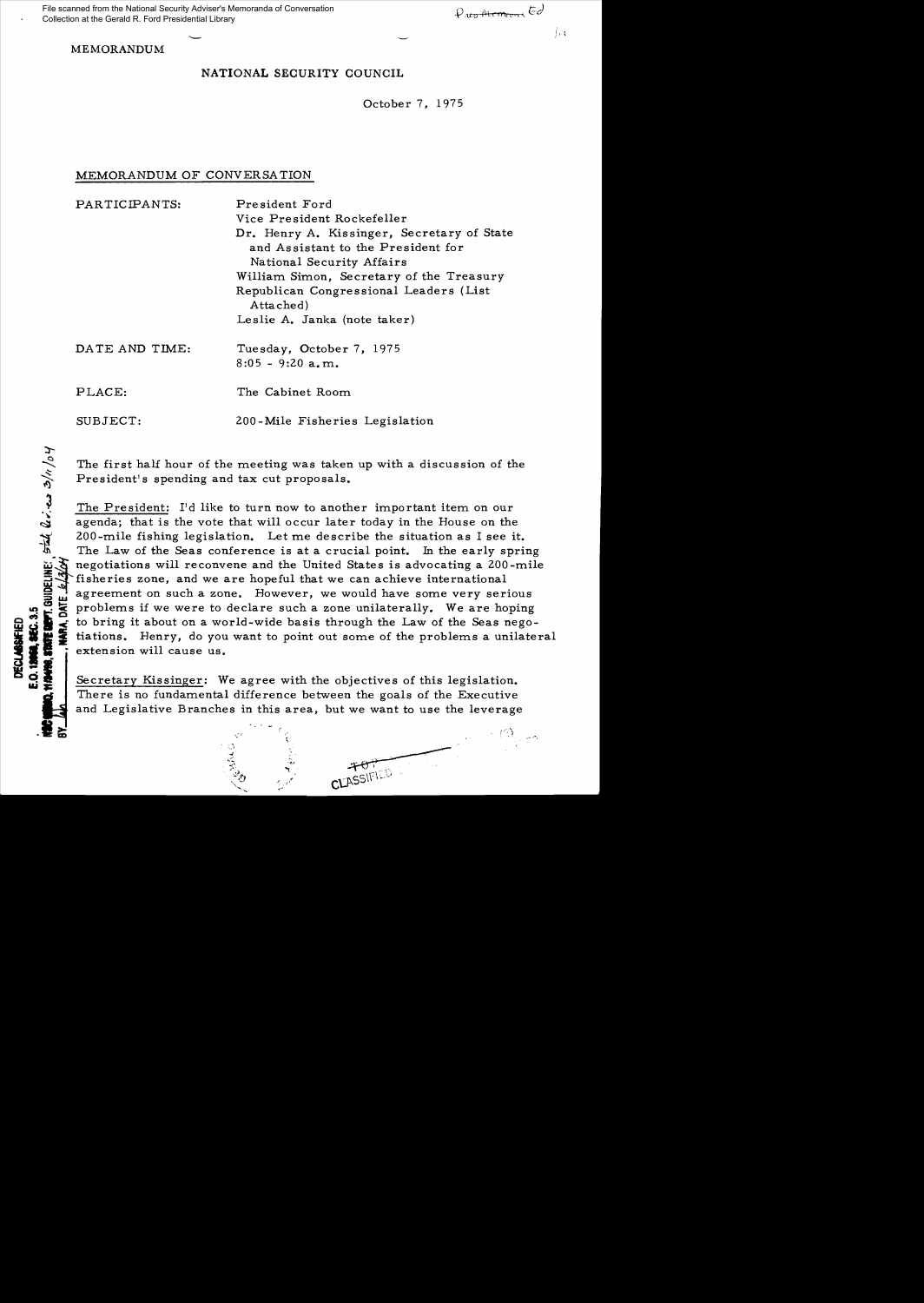we have on the fisheries is sue to achieve other items such as transit of straits and archipelagos, marine pollution, etc., which we consider absolutely essential to our oceans policy position. We cannot tolerate a situation where other nations and groups of nations establish conflicting claims that can only be settled by force.

We are aware of the concerns over the delay in the negotiations. I can tell you that we will propose a double session next year for the Law of the Seas conference. Despite this delay in the negotiations, we have been able to hold off Canada, Mexico, and others from declaring such zones. If we pass this unilateral legislation, we will not be able to prevent other nations from doing so, and it is our concern that such declarations may not be restricted only to fisheries but could involve territoriality.

We would find it most helpful if Congress could hold off action since we are on the verge of getting the 200-mile economic zone through multilateral negotiations. It would be helpful if Congress could hold off as long as a year. If we do not succeed by the end of the second Law of the Seas session, then we will withdraw our objections to such unilateral legislation.

I also want to emphasize that in the meantime we are negotiating on fisheries with the countries that fish off our shores, and we are doing so successfully. For example, in the recent negotiations on the Northwest Atlantic fisheries, we achieved a 43 percent reduction of the catch in the area from Maineto North Carolina.

The President: Henry, what about the two illustrations we talked about yesterday, the Gulf of Baja California and the Gulf of Mexico.

Secretary Kissinger: We've kept Mexico from declaring a 200 -mile zone in the Gulf and from claiming a patrimonial sea in the Gulf of California. We feel a great danger of total chaos in the oceans if all countries should move unilaterally towards declaring 200-mile zones. If that happened, we would have to adjudicate the conflicts for 15 years just to wind up where we are today.

Representative Quillen: In the Congress we see this as a stimulus to progress in the negotiations since it is obvious that the Law of the Seas talks are going nowhere now.

Secretary Kissinger: We have insisted on progress in the Law of the Seas talks, and we are continuing to push for action next year.

/ २,<br>०५८<br>द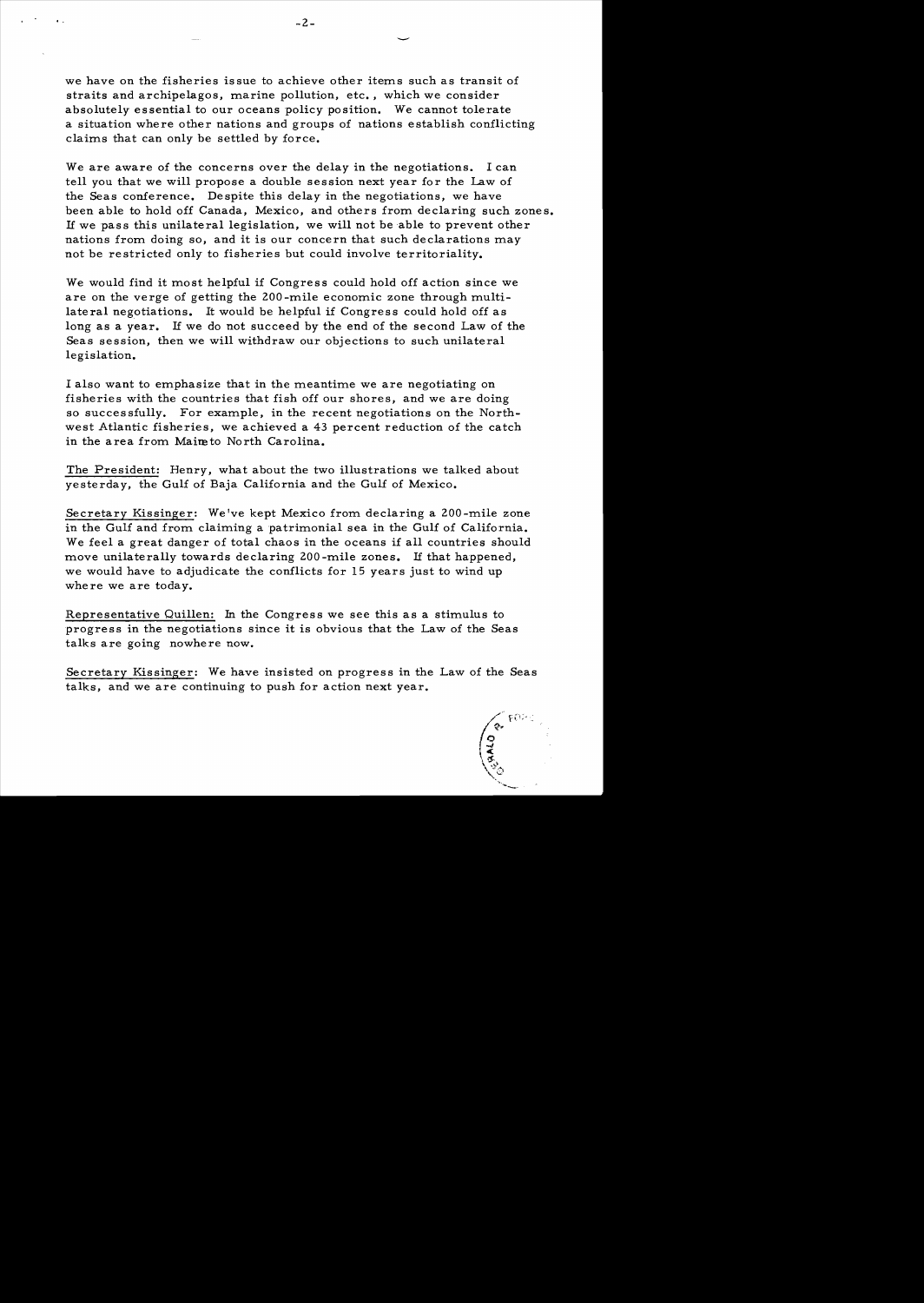Representative Ruppe: The congressional representatives at the Law of the Seas Conference last year in Geneva clearly felt that there would be no progress or agreement and that we were merely kidding ourselves that the Law of the Seas Conference would achieve anything. The big stumbling block appears to be that the Third World countries are adamant on their position regarding deep sea bed mining benefits. With their insistence there is little likelihood of action on an international treaty.

Representative Forsythe: We have gone through three years of holding back on legislation for the Law of the Seas Conference. When the Geneva Conference broke up in May this year, Ambassador Moore said that the Administration might consider some interim measures. I think the current bill will pass the House easily. We've been very careful to see this bill does not touch on territoriality or migratory fish. You should know, Mr. President, that the feelings of sports fishermen on this issue are very strong. This year we have 148 sponsors in the House. Let me make one other point. President Truman moved unilaterally to declare continental shelf rights for the United States, and that position ultimately became recognized international law. The same thing could happen on this 200 -mile legislation. Frankly, I believe the international agreements on fishing we've achieved this year are a direct result of the threat of this 200 -mile legislation. We sincerely believe that this pres sure helps move the Law of the Sea talks along.

We should also recognize that the current bill says that a new law would not change any existing treaty obligations and the 200-mile zone will not take effect until July 1976, which is timed to be after the Law of the Seas talks in New York, and clearly a new Law of the Seas treaty would overtake this legislation.

Senator Stevens: We are concerned with preserving the living resources of our seas. We have to recognize that there is no agreement in the Law of the Seas committees on all of the concepts of our Law of the Seas position, especially with regard to deep sea bed mining. In all of the time we have lost on these negotiations we have lost 12 species of fish which used to be commercially fished. The giant fishing ships of other countries are destroying the coastal fisheries, and this affects the millions of recreational sports fishermen. What we are seeing is the total depletion of our coastal fishing stocks. I have no confidence that the Law of the Seas conference will ever agree to anything. The committees dealing with these subjects are just too far apart. I believe Secretary Kissinger's people must not be informing him of the facts if they say an agreement can be reached in one year. There is no question in my mind that we will not achieve an agreement. agreement can be reached in one year. There is no question in my mind

 $\sqrt{c^2}$ 

 $\frac{1}{2}$  $\chi_{\rm{max}}$  $\sim$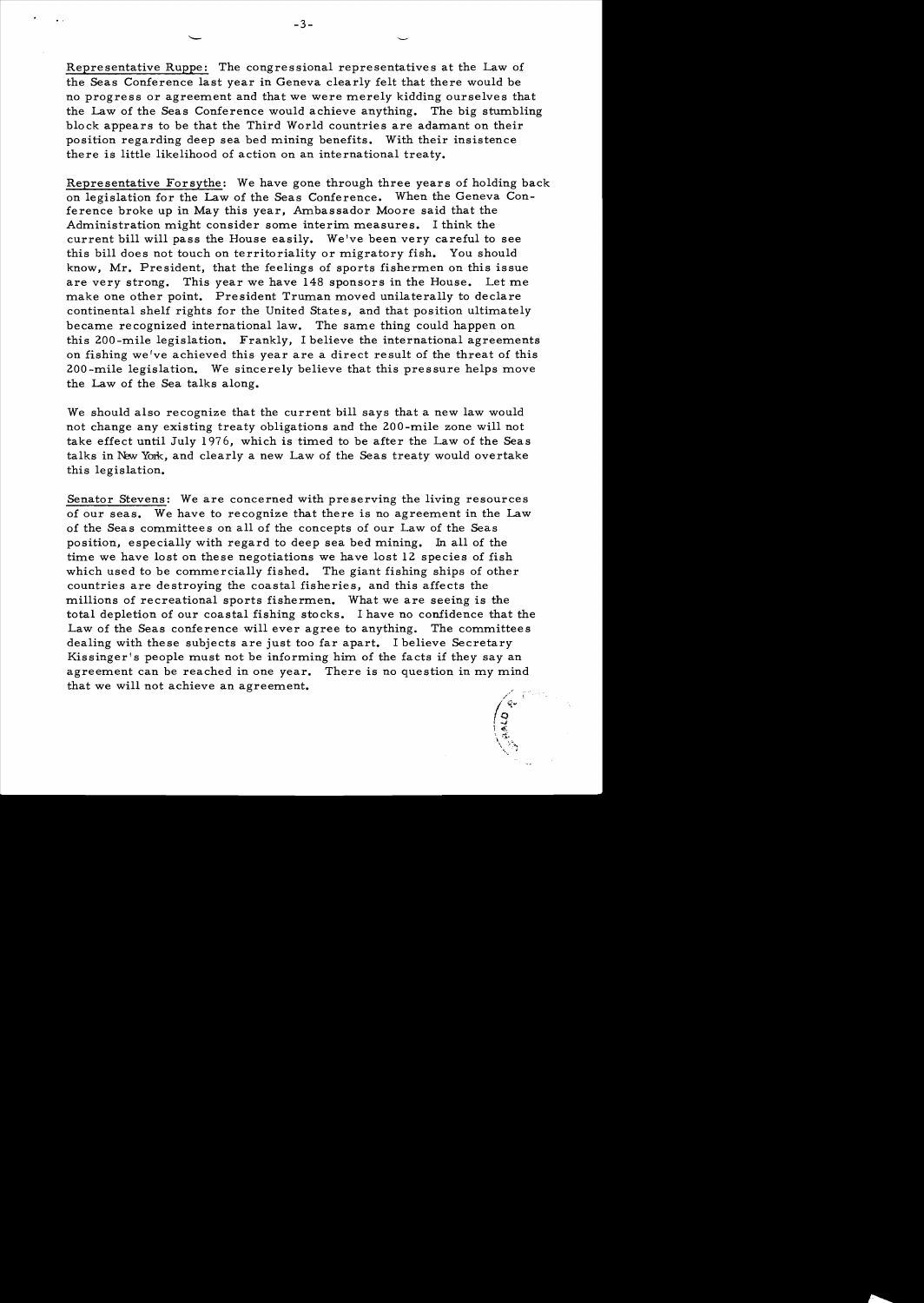You know, Mr. President, that we get 80 percent of our fish from our 200-mile coastal zone. But the Japanese get 80 percent of their fish from our 200-mile zone. I can't put it more forcefully that this is a very great political issue. The Japanese and the Russians are taking the sports fishing away from the Americans. A veto of this legislation will be political suicide.

Senator Case: I've come to the conclusion that we have to have this legislation. I think some of our negotiations are useful, but I can't agree more with Ed Forsythe and Ted Stevens that the developing countries are holding up a Law of the Seas treaty over the deep sea mining issue. We cannot allow ourselves to be held up in a weak bargaining position by the less developed countries.

The President: Let me call on John Anderson, who I understand takes a different position on this bill.

Representative Anderson: I'm not sure I have a different position, Mr. President, but I certainly don't have much coastline in my district. I will preside today at a Republican conference on this issue. I am not a hot protagonist one way or another. But to be honest with you, a great many members have come to me expressing a lack of confidence that the next Law of the Seas meetings will produce anything.

Representative Edwards: We are going to have real problems in the Gulf as well. Our fishermen hate the big trawling ships and every one of them has over his mantel a piece of the trawling gear he has chopped off.

Representative Forsythe: It is true that the tuna fishermen are concerned about this bill, which in effect does what the Peruvians and the Ecuadorians are doing to them. We are doing our darndest to accommodate their interests in this bill.

Secretary Kissinger: I just want to say that my people think we can indeed reach an agreement by 1976. I will be ready to withdraw our objections to unilateral action if there is no agreement in 1976. With regard to the deep-sea bed mining issue, we are facing the same problem we had in the UN Special session. We will be able to give something in order to avoid an ideological confrontation but still retain controls which will work to our benefit due to our overwhelming technology in this area. We want to work to solve this problem in a way which avoids needless conflict while protecting the benefits to us.

> *i* l,( rQ **224x**  $\Delta$   $\sim$   $\sim$ '~1.... .... """,,,.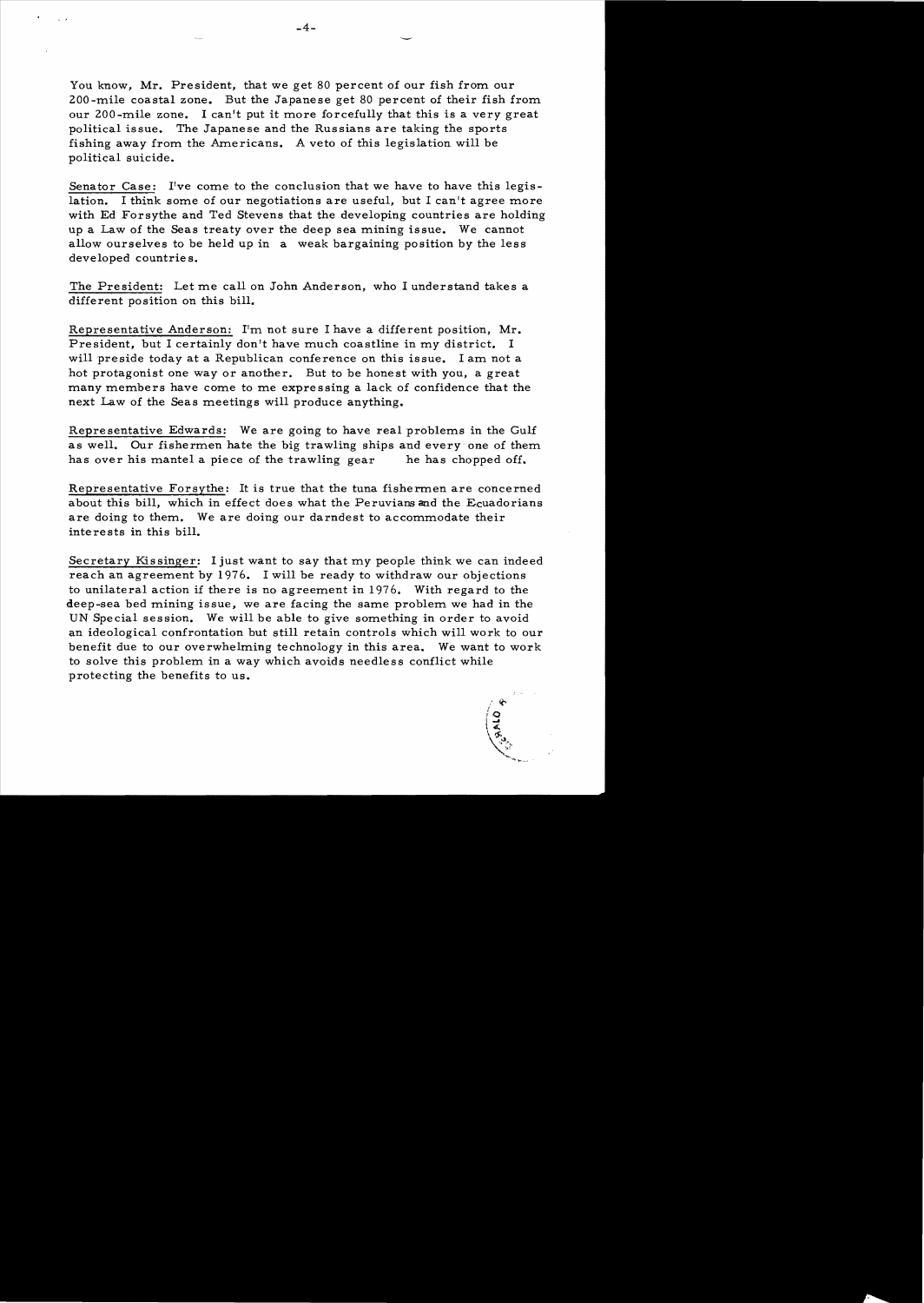Senator Case: We are worried that pressure on our fishing industry will force us to make unwise concessions in the Law of the Seas talks.

Senator Stevens: Mr. President, you have to recognize that a failure of the Law of the Seas talks next October would pose a terrible political problem for you just before the elections, and it would be a problem not only with the sports fishermen but throughout the country.

The President: When will the bill come up in the Senate?

Senator Stevens: We have reported it out of the Commerce Committee. We expect to bring it to the floor soon, but we have given the Foreign Relations Committee 30 days to take a look at it and report.

(The remaining half hour of the meeting was taken up in a discussion of the status of the energy legislation. )